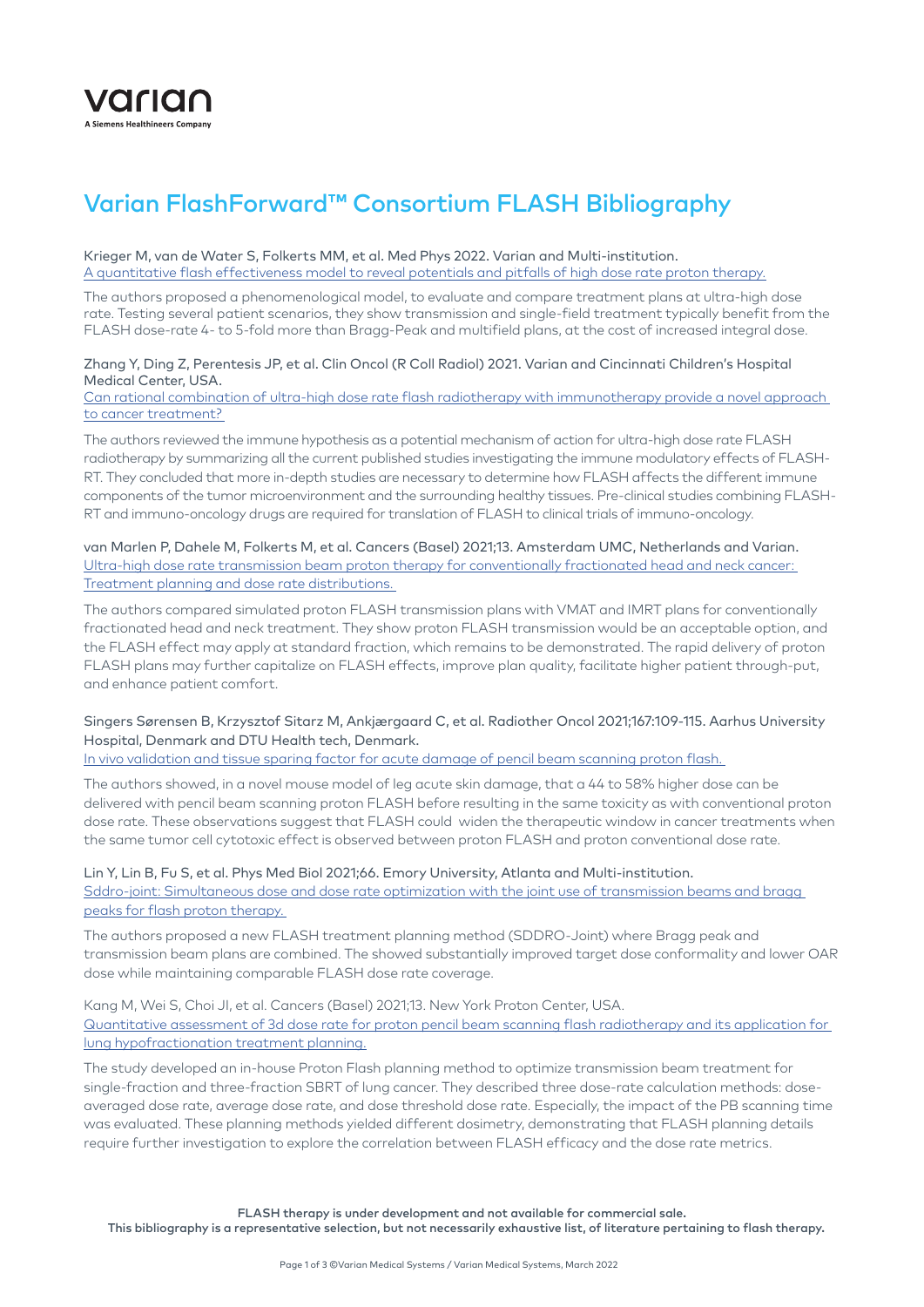Cunningham S, McCauley S, Vairamani K, et al. Cancers (Basel) 2021;13. and Cincinnati Children's Hospital Medical Center, USA and Multi-institutional.

[Flash proton pencil beam scanning irradiation minimizes radiation-induced leg contracture and skin toxicity in mice.](https://pubmed.ncbi.nlm.nih.gov/33804336) 

The study demonstrated that Proton FLASH delivered using pencil beam scanning technology reduced skin toxicity and equivalent tumor control in a preclinical mouse model compared to conventional proton therapy. These outcomes demonstrate the value of Proton PBS FLASH radiotherapy and its potential role in minimizing long term side effects from RT.

#### van Marlen P, Dahele M, Folkerts M, et al. Int J Radiat Oncol Biol Phys 2020;106:621-629. Amsterdam UMC, Netherlands and Varian.

[Bringing flash to the clinic: Treatment planning considerations for ultrahigh dose-rate proton beams.](https://pubmed.ncbi.nlm.nih.gov/31759074) 

The study demonstrates the framework for evaluating FLASH characteristics of scanning Proton Beam plans in clinic. Sparing of lungs, thoracic wall and heart in FLASH plans was better than in VMAT plans while maintaining tumor coverage.

# Folkerts MM, Abel E, Busold S, et al. Med Phys 2020;47:6396-6404. Varian. [A framework for defining flash dose rate for pencil beam scanning.](https://pubmed.ncbi.nlm.nih.gov/32910460)

The authors propose a standardized method for calculating and reporting PBS treatment dose rate which will further advance research and potential applications of PBS FLASH radiotherapy.

# Kanouta E, Johansen JG, Kertzscher G, et al. Med Phys 2022. Aarhus University Hospital, Denmark and Multiinstitutional.

#### [Time structure of pencil beam scanning proton flash beams measured with scintillator detectors and compared](https://pubmed.ncbi.nlm.nih.gov/35076947)  [with log files.](https://pubmed.ncbi.nlm.nih.gov/35076947)

The authors developed a new scintillator detector system with sub-millisecond resolution which can used for time structure measurements in PBS proton FLASH treatments. Excellent agreement was found between measured and logged spot durations, indicating high accuracy of spot duration and reliability of the logged durations, but small systematic errors were also noticed. Their small volume makes them feasible for in vivo use in preclinical FLASH studies.

Kang M, Wei S, Choi JI, et al. Int J Radiat Oncol Biol Phys 2022. New York Proton Center, USA. [A universal range shifter and range compensator can enable proton pencil beam scanning single-energy bragg peak](https://pubmed.ncbi.nlm.nih.gov/35101597/ 
)  [flash-rt treatment using current commercially available proton systems.](https://pubmed.ncbi.nlm.nih.gov/35101597/ 
)

This is a description of an inverse planning tool to optimize intensity-modulated proton therapy (IMPT) using a single-energy layer for Bragg peak FLASH RT-planning, when combined with universal range shifters (URs) and range compensators (RC) to adapt the dose to the distal target contour. With this method target coverage and uniformity were similar to transmission plans, but OAR sparing was improved because exit dose was eliminated. This method can make Bragg peak FLASH-RT feasible in clinical practice, without significant upgrade to the cyclotron.

FLASH therapy is under development and not available for commercial sale.

This bibliography is a representative selection, but not necessarily exhaustive list, of literature pertaining to flash therapy.